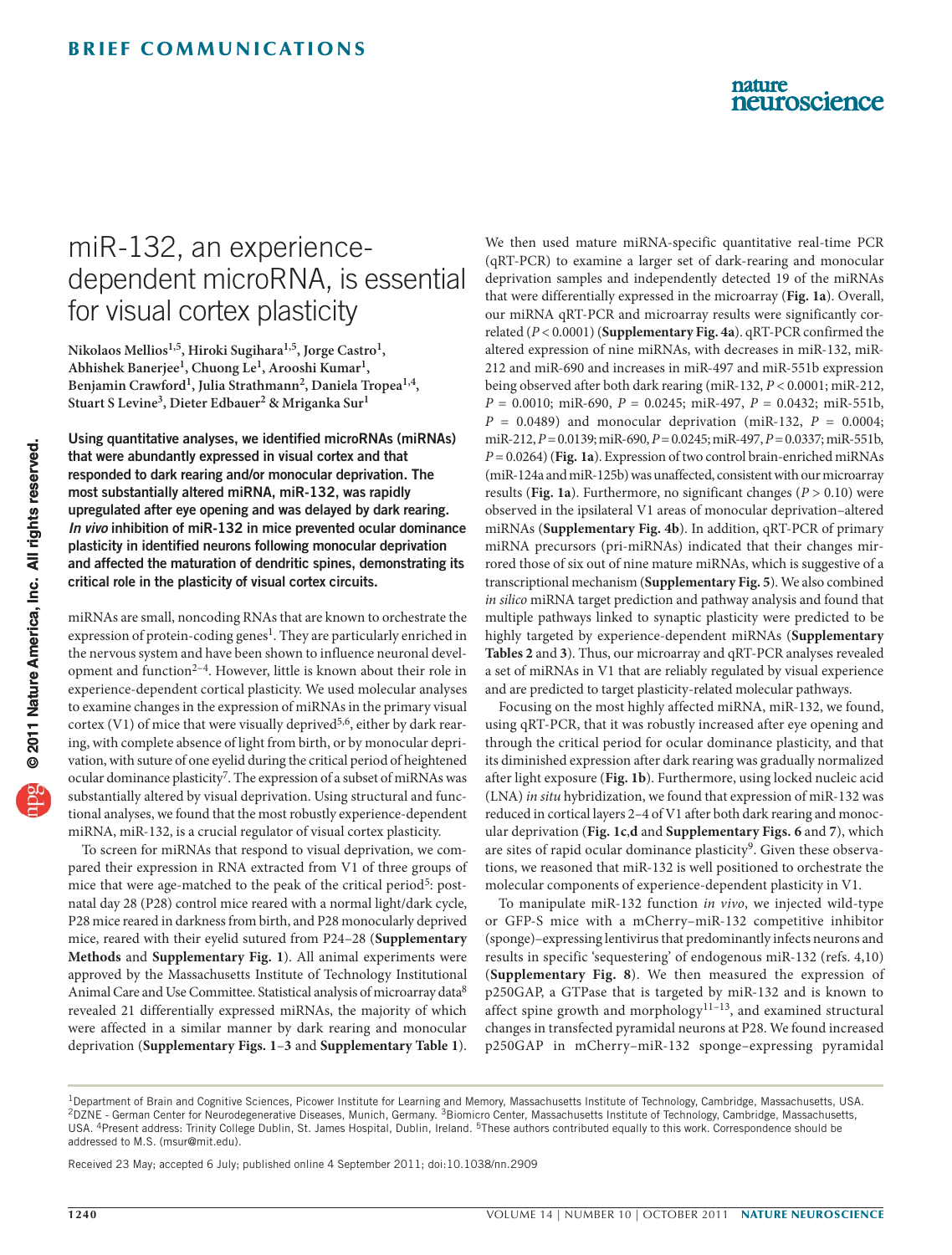### **BRIEF COMMUNICATIONS**



<span id="page-1-0"></span>Figure 1 Experience-dependent miRNAs in mouse visual cortex and detailed analysis of miR-132. (a) miRNA expression, determined by qRT-PCR, in dark rearing (DR) and monocular deprivation (MD) conditions. Data are presented as mean ± s.e.m. relative to control. \**P* < 0.05, \*\**P* < 0.01, two-tailed one-sample Student's *t* test. (b) Relative expression of mature miRNA (mean ± s.e.m., normalized to P28 levels), determined by qRT-PCR, during development of V1, as well as after different durations of light exposure in dark-reared mice. ##*P* < 0.01, \*\*\**P* < 0.001, ANOVA with Dunnett's test for multiple comparisons relative to control P28. (c) Representative images from LNA *in situ* hybridization of miR-132 in V1 at P28 in control, dark rearing and monocular deprivation cases both contralateral (MDc) and ipsilateral (MDi) to the sutured eye. (d) LNA *in situ* hybridization for miR-132 in the medial edge of contralateral V1 (marked by the dotted line). WM, white matter.



neurons and reduced spine density (mean ± s.e.m., 0.3025 ± 0.0213 spines per  $\mu$ m for sponge-infected versus  $0.4508 \pm 0.0357$  spines per  $\mu$ m for control neurons, *P* = 0.0385, two-tailed Student's *t* test), despite the neuronal size and arborization of the sponge-infected neurons remaining normal after both P5 and P16 injections (**[Fig.](#page-1-1) 2a**–**h** and **Supplementary Fig. 9a**–**h).** Examination of the changes in spine morphology revealed that miR-132 inhibition resulted in more immature spines (**[Fig. 2](#page-1-1)i** and **Supplementary Fig. 9i**), mainly by reducing the percentage of mushroom spines and increasing the proportion of immature filopodia (**Supplementary Fig. 9j**). We assayed for accompanying physiological synaptic changes in sponge-infected neurons by measuring AMPA receptor–dependent spontaneous miniature excitatory postsynaptic currents (mEPSCs), using whole-cell recordings from layer 2/3 pyramidal neurons (**[Fig. 2j](#page-1-1)** and **Supplementary Fig. 10**). We found no change in mEPSC frequency, but there was a

significant reduction in mEPSC amplitude in sponge-infected neurons  $(P = 0.0385)$  ([Fig. 2](#page-1-1)*j*). These effects of miR-132 inhibition are consistent with delayed synaptic maturation of pyramidal V1 neurons.

To directly examine the influence of miR-132 on ocular dominance plasticity, we used two-photon calcium imaging to measure the strength of neuronal responses to contralateral and ipsilateral eye stimulation in the binocular area of V1, contralateral to the deprived eye, following neonatal injection of mCherry–miR-132 sponge–expressing virus (**[Fig. 3a](#page-2-10)**). The relative strength of contralateral eye– and ipsilateral eye–driven responses was quantified by calculating the ocular dominance index (ODI) for each neuron (**[Fig. 3b](#page-2-10)**). We found that *in vivo* miR-132 inhibition disrupted the ocular dominance shift that was normally present after 4 d of monocular deprivation (**[Fig. 3c](#page-2-10)**,**d**). Analysis of eye-specific responses revealed that the observed blockade of plasticity was mainly due to prevention of monocular deprivation

<span id="page-1-1"></span>